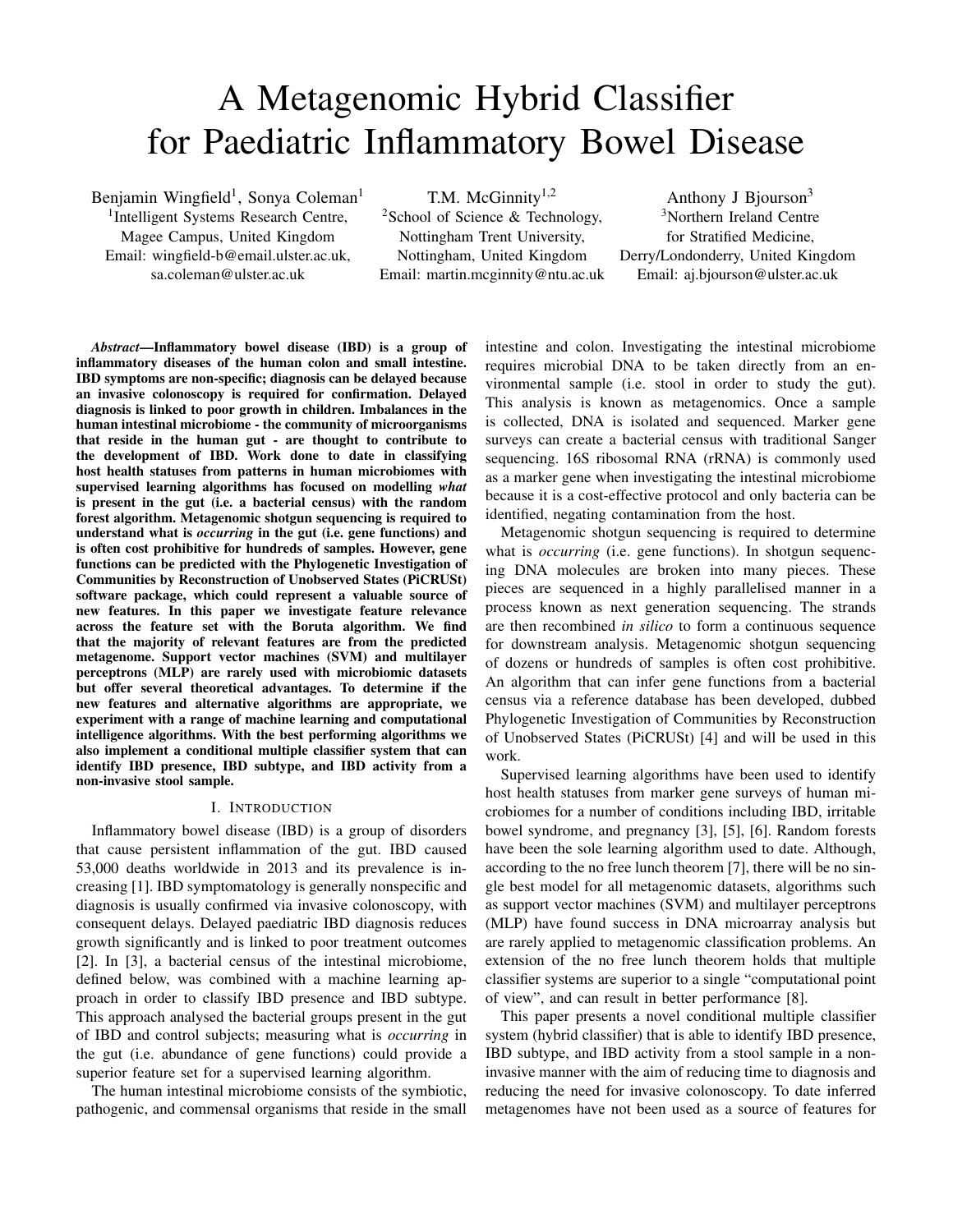disease classification. Additionally, multiple classifier systems have not been applied to the classification of IBD previously.

## II. BACKGROUND AND RELATED RESEARCH

Industrialised western nations have the highest IBD incidence and prevalence - approximately 261,000 people suffer from IBD in the United Kingdom - and this has increased significantly worldwide since the start of the 20<sup>th</sup> century [1]. IBD symptoms include abdominal pain, weight loss, and diarrhoea. In severe cases surgical intervention is required and the inflamed parts of the gastrointestinal tract are removed. IBD is a complex disease with uncertain aetiology [9]. IBD has two major subtypes: Ulcerative colitis - the effects of which are limited to the gut - and Crohn's disease, which can affect the entire gastrointestinal tract. IBD is usually episodic and severe inflammation is considered to be active IBD. IBD can enter remission during periods in which limited or no symptoms occur. IBD diagnosis is slow in children because IBD has non-specific symptoms; Colonoscopy is a specialised procedure and IBD symptoms are required before colonoscopy will be used for confirmation. Thus further development of non-invasive tests for IBD would be valuable.

A non-invasive test for paediatric IBD has been developed by mapping the intestinal microbiome [3]. These tests use a supervised learning approach to identify IBD presence and IBD subtypes. Mapping the intestinal microbiome to classify health status has to date been limited to analysing the relative abundances of bacterial taxonomic groups (i.e. *what* is present in the gut). This approach has been the most commonly used algorithm for classification of health status from patterns in human microbiomes [3], [5], [6]. An extension of this approach is to analyse the diversity and abundance of bacteria in a modular fashion instead of investigating biological species. Bacterial species in a metagenome can differ significantly between subjects [10]. A consequence of this is that relevant features or trained models can suffer from poor generalisation. Random forests have found widespread use classifying samples into microbiome phenotypes due to the excellent performance of the algorithm.

Other valuable algorithms that have been used less frequently in metagenomic classification problems include SVMs and MLPs. SVM classifiers are robust to a large number of irrelevant features and high feature-to-sample ratios, and use regularisation techniques to avoid overfitting [11]. MLPs and deep learning have only recently been applied to metagenomic classification, and show good results [12]. Due to the reliance on subjective diagnostic criteria for diagnosing IBD activity, learning a model for IBD activity could represent a nonlinear problem: hence different SVM kernels and MLPs were experimented with. Combining multiple classifier systems into a hybrid system has not been done to date in the field of metagenomics.

In summary the literature has focused on classifying host health statuses from surveys of bacterial groups present in the intestinal microbiome with the use of random forest ensemble learning algorithms. A proposed extrapolation of the no free lunch theorem is that no single computational model solves all problems, demonstrating the advantage of hybrid models [8]. The aim of this work is two-fold: i) to determine the relevance (via the Boruta algorithm) of what is *occurring* in the intestinal microbiome of IBD subjects by generating a predicted metagenome with PiCRUSt; ii) to test a variety of supervised learning algorithms with the novel PiCRUStderived features and build a hybrid classifier using the best performing features and algorithms.

## III. DATA PREPROCESSING

16S ribosomal DNA was sourced from a publically available dataset [3]. In this dataset DNA was isolated from faecal samples of 158 children (control *n*=37, IBD *n=122*). The sequenced DNA was processed to remove poor quality sequences, technical artefacts, and chimeric sequences before being uploaded to the Sequence Read Archive. In this dataset a sample is defined as all DNA sequences identified by the 16S marker gene survey per faecal sample. The DNA sequences identify hundreds of different bacterial groups per sample.

## *A. Obtaining a vector representation of bacterial presence and abundance*

The DNA sequences were mapped to vector representations in order to input them into supervised learning classification algorithms. An Operational Taxonomic Unit (OTU) approach was used to generate these vector representations from DNA sequences (see figure 1). Bacterial taxonomic groups were identified and clustered from the similarity of the DNA sequences present per sample. DNA sequences that are 97% similar are commonly binned into the same OTU. The Quantitative Insights Into Microbial Ecology (QIIME) software package [13] was used to generate OTU tables (a community data matrix), with the open-reference subsampled OTU picking algorithm. The OTU table recorded how many times an identified OTU occurred for each sample. OTU abundances were scaled to be in the range [0, 1].

## *B. Obtaining a vector representation of functional genetic content*

The Phylogenetic Investigation of Communities by Reconstruction of Unobserved States (PiCRUSt) algorithm [4] was used to infer functional content from the marker gene survey. Marker gene surveys only identify specific genes and can only identify taxonomic and phylogenetic features. Metagenomic shotgun sequencing is usually required to investigate metabolic and functional features. Deep metagenomic sequencing of hundreds of samples remains cost prohibitive. PiCRUSt infers genetic content from bacterial phylogenies via comparison to a database of reference genomes. The presence and abundance of gene functions present per sample were binned into categories and abundances were scaled to be in the range [0, 1].

### *C. Obtaining vector representations of subject clinical data*

Subject clinical history was converted from categorical variables to indicator variables (e.g. has the patient been prescribed immunosuppressant drugs). Immunosuppressant drugs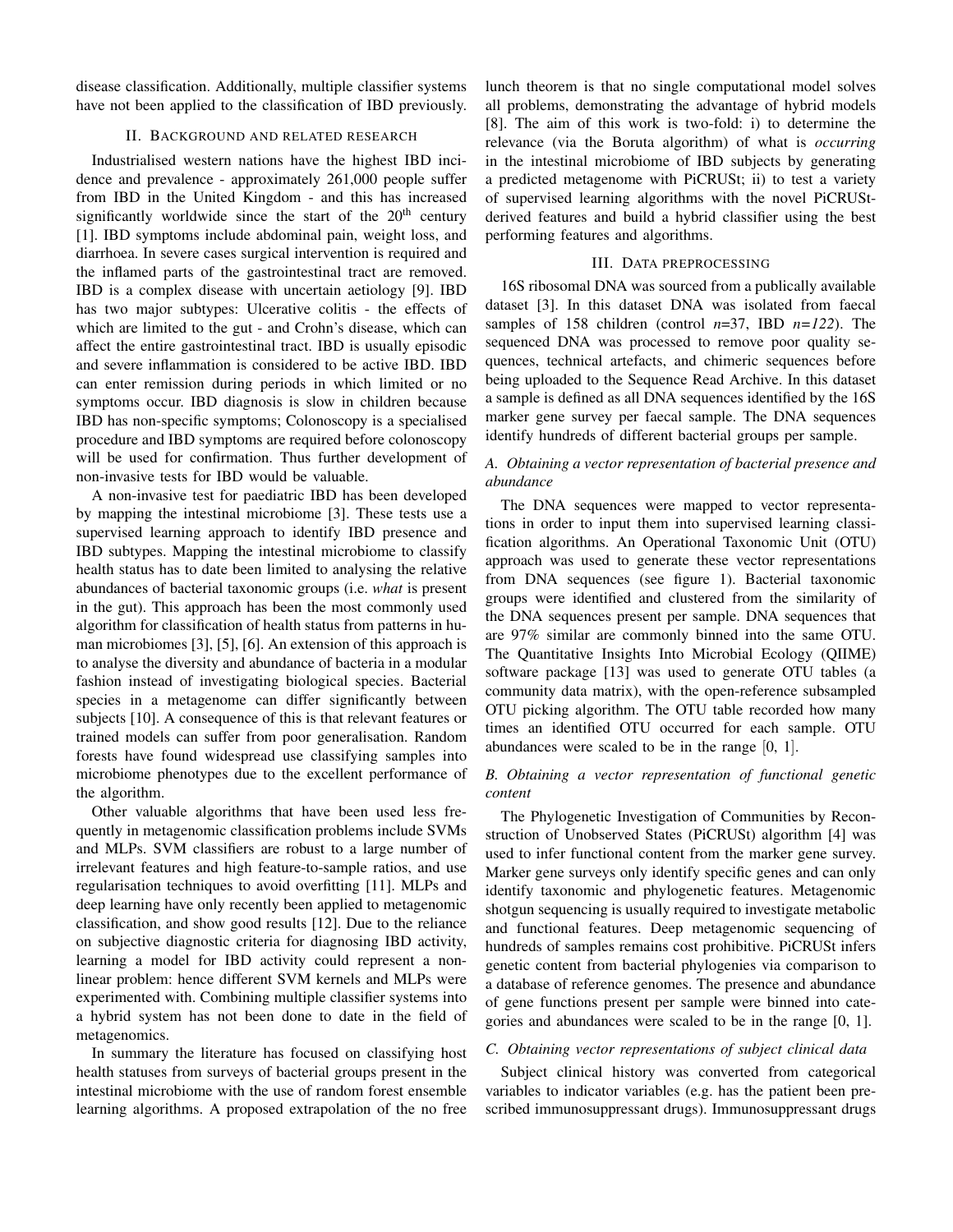

Fig. 1. Feature engineering pipeline. Subject clinical data is converted from categorical variables (e.g. family history of IBD) to artificial indicator variables. 16S ribosomal DNA was sourced from a publically available dataset (NCBI BioProjectID 82109 [3]), and consisted of the stool of 158 children (symptomatic controls  $n=37$ , IBD  $n=122$ ) Operational Taxonomic Unit (OTU) picking clusters bacteria into groups from the similarity of their DNA. Typically if two DNA samples are at least 97% similar they can be considered to be in the same OTU.

and antibiotics [14] have been shown to cause large long term changes to microbiomes across the human body and it is thus essential to record their application. Other clinical data includes subject ethnicity and family history of IBD.

## IV. FEATURE SELECTION AND FEATURE RELEVANCE

Feature selection was applied in stage III with a MLP because high dimensional learning with traditional artificial neural networks is difficult [15]. 3-fold cross-validated SVM recursive feature elimination (SVM-RFE [16]) was used to automatically identify the optimal number of features. SVMs show good performance on high dimensional classification problems. SVM-RFE repeatedly eliminates the features least important (measured by SVM feature weights) to classification performance until the optimum is reached.

Boruta - an all-relevant feature selection algorithm based on a random forest wrapper and widely used in metagenomics [17] - was chosen to assess which features were relevant for each stage of the hybrid classifier (see Table I). By identifying every relevant feature in a classification problem the underlying mechanisms can be explored.

#### V. MULTIPLE CLASSIFIER SYSTEM CLASSIFICATION

Multiple classifier systems (hybrid intelligent systems) have many advantages: combined classifiers can outperform the best individual classifiers, multiple classifiers are more likely to find an optimal model, and multiple classifiers can be efficiently implemented in a multi-threaded environment in a parallel manner. The topology of multiple classifier systems is usually parallel or conditional. In parallel topology each classifier has identical inputs, and the final decision is made from the combined outputs of each classifier. In conditional topology, classifiers are used in a serial manner. Input is only passed to the classifier next in the sequence if some condition is met. Hybrid classifiers have found use in highly dimensional medical data sets including the classification of Alzheimer's disease from structural fMRI data. In this paper we used a serial classifier system. By returning a reduced set of classes at each stage of the serial classifier a complex problem can be iteratively decomposed into a series of simpler problems that are easier to classify.

#### *A. Topology*

The topology of the serial multiple classifier system (see Figure 2) was designed so that a complex problem (thorough IBD diagnosis) could be reduced to a set of simpler, but clinically important, problems. The presence of IBD (i.e. IBD or control) is important to guide treatment options. Some IBD treatments are contraindicated for subjects with conditions that can be misdiagnosed as IBD (i.e. prescribing immunosuppressant drugs for amoebic dysentery). The subtype of IBD and current IBD activity is important to guide the treatment course (e.g. severe Crohn's disease may require surgical intervention).

#### *B. Classifier choice*

The performance of SVMs and random forests was compared on the first two stages. These algorithms were picked because random forests have found widespread use in metagenomic classification problems, and SVMs have been shown to be on average superior to random forests on DNA microarray datasets [18]. DNA microarray data sets share many properties with metagenomic datasets such as high feature-to-sample ratios and large feature counts. SVMs were found to have superior performance to random forests for the first two stages.

The last class (IBD activity) is based on a subjective criteria in which various attributes are assigned a series of ratings (in the range [0, 10]). The attributes are summed and a diagnosis is given on the basis of this (e.g. using the Paediatric Crohn's Disease Activity Index [19]). A MLP was the best performing classifier for this stage.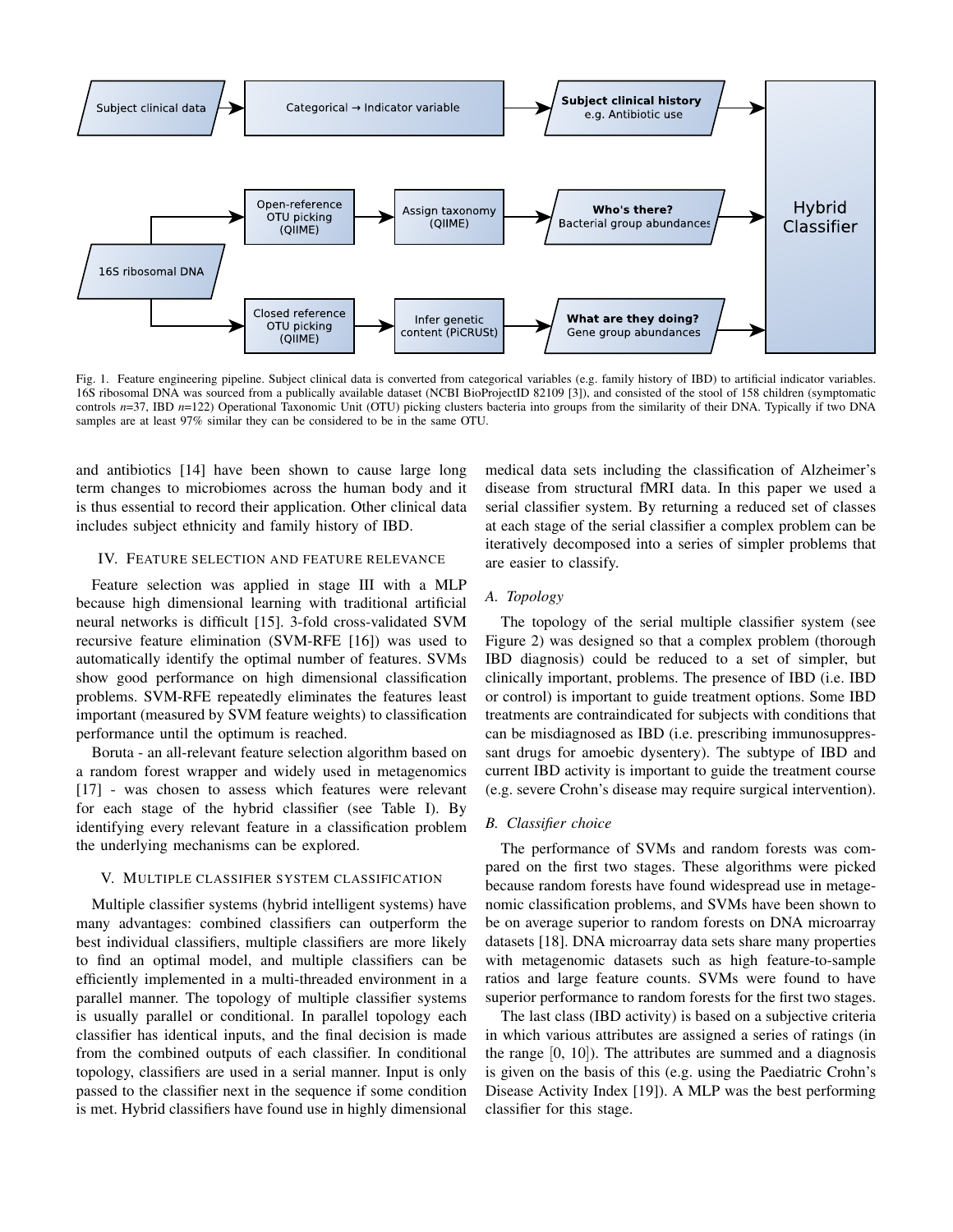

Fig. 2. Conditional multiple classifier system topology.

### VI. RESULTS

## *A. Relevance of novel feature set*

The novel feature set of predicted gene functions was the most relevant type of feature across all three stages of the hybrid classifier (see Table I). To date no other metagenomic classifiers of host health status have used predicted metagenomes as a feature. However, classification of microbial communities with predicted metagenomes has occurred with good results [20]. The Boruta algorithm is an all-relevant feature selection algorithm that has found widespread use in metagenomics [5], [6]. Boruta considers a feature to be relevant if it is better for classification than a copy of the feature with a different order of values (dubbed shadows). Irrelevant features are iteratively pruned from the dataset until none are left. This is in contrast to traditional minimal-optimal feature selection methods, which seeks to find the smallest subset of features while optimising classifier performance. The authors of Boruta argue that minimal-optimal feature selection can lead to difficulty in detecting overfitting. The aim of Boruta is to understand the mechanisms of action that created the dataset.

Classification of disease state with a predicted metagenome has not been done to date. Adding the novel feature set tripled the number of features used from the original analysis of a bacterial census [3]. The novel feature set could cause the models to overfit on irrelevant features. Determining what features are relevant and if the relevant features are involved in mechanisms associated with IBD is an important step in validating the use of a predicted metagenome as a feature set for classification.

Carotenoid biosynthesis was a relevant feature in stages I and II. Carotenoids are a group of organic pigments synthesised by plants and bacteria, and are the pigments that produce attractive colours in plants. They are sourced mainly from fruit and vegetables and are antioxidants. The pathogenesis of IBD is thought to involve oxidative stress. In IBD patients antioxidants that circulate in blood plasma - including carotenoids are present at significantly lower concentrations than controls [21]. This pattern is also found in this analysis but in this work the carotenoid biosynthesis is only measured from bacteria (plants do not have 16S rRNA). The intestinal microbiome synthesises a variety of important vitamins that are required by host metabolism such as vitamin B12. However, limited work has been done in assessing the role of the microbiota in carotenoid biosynthesis (e.g. vitamin A). Carotenoid synthesis by commensal bacteria could contribute to overall host health in previously undiscovered ways, and imbalances in the intestinal microbiome reduce the amount of carotenoid biosynthesis occurring.

Genes associated with bacterial infections were found to be relevant features in IBD subjects. There is evidence that conserved genes associated with *Vibrio cholerae* can be acquired by *Campylobacter concisus*, leading to the pathogenesis of IBD. *Vibrio cholerae* can increase the permeability of the intestine, triggering the onset and relapse of IBD. *Vibrio*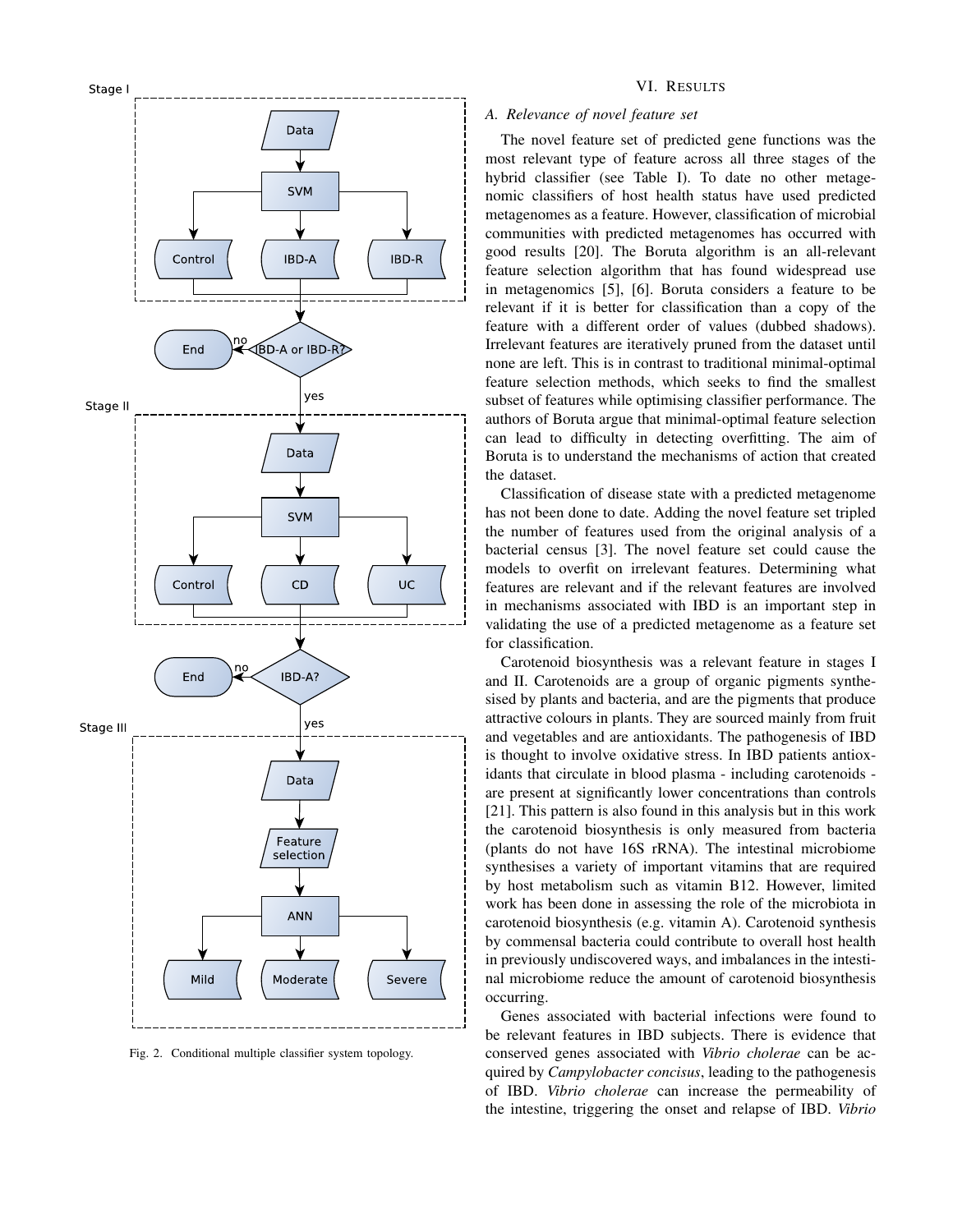TABLE I DISTRIBUTION OF RELEVANT FEATURES PER STAGE. FEATURE RELEVANCE CALCULATED WITH THE BORUTA ALGORITHM [17]. CLINICAL HISTORY INCLUDES SUBJECT PRESCRIPTION HISTORY (E.G. RECENT ANTIBIOTIC USE).

| <b>Stage</b>        | Who's there?<br>Bacterial abundance | What are they doing?<br>Gene functions | Clinical |
|---------------------|-------------------------------------|----------------------------------------|----------|
| <b>IBD</b> presence | 27%                                 | 64%                                    | 9%       |
| IBD subtype         | 34%                                 | 53%                                    | 13%      |
| IBD activity        | 20%                                 | 80%                                    | $0\%$    |

TABLE II CROSS VALIDATED AVERAGE PRECISION SCORE PER STAGE.

| Stage                              | Average precision score | Support (classes balanced) |
|------------------------------------|-------------------------|----------------------------|
| <b>IBD</b> presence<br>IBD subtype | 0.71<br>0.65            | 111<br>111                 |
| <b>IBD</b> activity                | 0.61                    | 45                         |

*cholerae* genes are associated with the first stage of the hybrid classifier, which determines if IBD is present in its active form or remission [22].

## *B. Hybrid classifier performance*

The first stage of the hybrid classifier showed good classification performance for the IBD remission class (see Figure 3a). The IBD active and control classes showed excellent performance. The second stage of the hybrid classifier had excellent performance for the failsafe control class and good performance for the Crohn's disease and ulcerative colitis (see Figure 3b). The third stage of the hybrid classifier had good performance for all classes (see Figure 3c).

Despite roughly tripling the amount of features when compared with the original analysis of a bacterial census (643 features were used including a bacterial census, predicted gene abundances, and clinical features in the final model) the SVMs used in the first two stages performed well. SVMs are insensitive to high feature-to-sample ratios. Random forests and SVMs performed poorly on the third stage of the hybrid classifier. Both could consistently identify mild and severe classes but were unable to classify moderate classes. A MLP showed good performance for all classes despite the nonlinearity of the data.

The average precision score of the last stage of the hybrid classifier shows the worst performance across all stages. This could be contributed to the lack of training data (see Table II) compared with the other two training stages. Additionally, classification of a subjective criteria (i.e. a class arising from a rating rather than a biological test) is a difficult problem.

## *C. Discussion*

A method for the detection and stratification of IBD presence, IBD subtype, and IBD severity from a bacterial census of the intestinal microbiome, inferred genetic content of the bacterial population, and patient clinical history via a hybrid classifier was presented. An analysis of the relevant features



(a) Stage I: Classification of IBD presence with a support vector machine. IBD remission classification performance was good, IBD active and control classification performance was excellent.



(b) Stage II: Classification of IBD subtype with a support vector machine. Crohn's disease and ulcerative colitis classification performance was good, failsafe control class classification performance was excellent.



(c) Stage III: Classification of IBD severity with a multilayer perceptron. All classes showed good to excellent performance.

Fig. 3. Classification performance as measured by Area Under a Receiver Operating Characteristic Curve (ROC AUC) of the three-stage hybrid classifier. A ROC curve measures the ability of a test to correctly classify subjects and is a superior method of measuring performance to other metrics such as accuracy. A ROC AUC of 0.5 is a worthless test (equal to random chance, shown as the dotted diagonal line).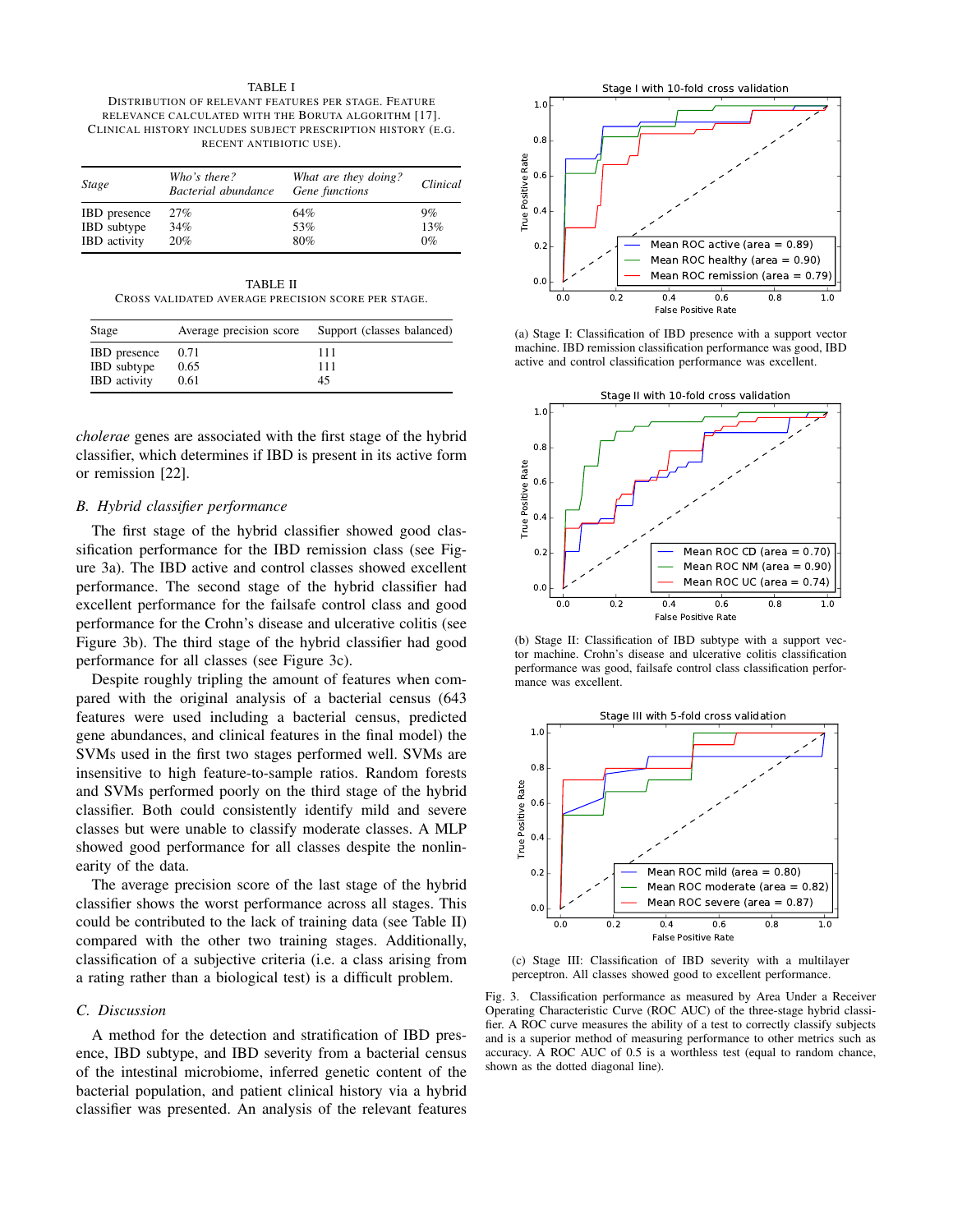across all stages of the hybrid classifier showed that predicted genetic content was a valuable feature type, forming the majority of relevant features.

The performance of a classifier as measured by a Receiver Operating Characteristic (ROC) analysis is often measured via the area under the curve (AUC). The ROC AUC is often a better indicator of classifier performance than the misclassification rate or a loss matrix [23]. In [3] the sensitivity and specificity of the random forest classifier matched or surpassed alternative clinical methods (i.e. non-colonoscopy tests) for detecting IBD. The hybrid classifier presented in this work shows superior performance to the standalone random forest classifier.

An advantage of using a conditional multiple classifier system is its ability to maintain good performance for three different classification problems across nine classes. A MLP was the only algorithm capable of reliably classifying all classes for stage III, while SVMs showed superior performance for stages I and II. The three stages were designed to provide relevant information to a clinician which could guide treatment minimising the need for invasive colonoscopy. SVMs have been rarely used for metagenomic classification problems but show good performance in this case. Very little work has been done in applying MLPs to metagenomic classification problems. MLPs have shown value here for the classification of disease properties determined by subjective criteria. This is commonly done in many diseases with uncertain aetiologies, including depression.

The Boruta algorithm validated the use of predicted metagenomes as a novel feature set for the classification of IBD from marker gene surveys. Boruta revealed relevant features involved in biological mechanisms behind the pathogenesis of IBD. Significantly reduced abundance of antioxidant carotenoids in IBD subjects has been previously measured from blood plasma but not from the intestinal microbiome [21]. Carotenoids are typically sourced from fresh fruit and vegetables, as they provide plants with bright pigments. The role of the intestinal microbiome providing the human host with nutrients and vitamins has been well documented. No work to date has described the role of the intestinal microbiome in providing carotenoids to the host.

Genes associated with the lifecycle of pathogenic bacteria were also detected as relevant by the Boruta algorithm. Of note is the *Vibrio cholerae* lifecycle which is relevant for the first stage of the hybrid classifier that identifies IBD in remission, active IBD, and control classes. Evidence has been found that a combination of *Vibrio cholerae* and *Campylobacter concisus* is implicated in altering the permeability of the intestine, leading to IBD relapse into an active state [22]. This was previously missed by the bacterial census. Identifying bacterial species with a 16S marker gene survey is difficult due to technical limitations of the protocol. Species that are identified are typically present in very low abundances. This creates highly sparse feature vectors. Sparse data is challenging to learn from because it can increase the hypothesis space through which the learning algorithm must search.

## VII. CONCLUSION AND FUTURE WORK

In this work we present a novel combination of SVMs and MLPs in a conditional multiple classifier system that can discriminate the presence, subtype, and activity of paediatric IBD from a stool sample - avoiding the need for invasive colonoscopy - is presented in this work. SVMs and MLPs are rarely applied in metagenomic classification, but both have shown good performance. Work to date in associating human microbiomes with host health status has focused on analysing the bacterial groups present in the gut. Analysing what is *occurring* in a microbiome has required shotgun sequencing, which can be cost prohibitive for dozens or hundreds of metagenomic samples. The novel use of a predicted metagenome as a feature set, produced from a 16S marker gene survey with PiCRUSt, was validated with the Boruta algorithm. Metagenomic functions are a promising source of features for the classification of disease in a host. Features identified as relevant by Boruta have been independently implicated in the pathogenesis of IBD and IBD relapse. In each stage of the hybrid classifier the predicted metagenomes formed the majority of relevant features.

Future work will include validating the predicted metagenome in an independent cohort with metagenomic shotgun sequencing, including analysis of host genotype. Diseases with uncertain and complex aetiologies often have a genetic component. Discriminating between Crohn's disease and ulcerative colitis (stage II) was the most difficult stage for the hybrid classifier with the poorest performance. Ulcerative colitis only affects the intestine, while Crohn's disease affects the entire gastrointestinal tract - host genetic factors contribute to this difference. Fusing parallelised classifier decisions at each stage would further improve system performance and reduce uncertainty.

### ACKNOWLEDGMENT

This work was completed under a PhD studentship supported by the Department of Education and Learning (DEL).

#### **REFERENCES**

- [1] N. A. Molodecky, S. Soon, D. M. Rabi, W. A. Ghali, M. Ferris, G. Chernoff, E. I. Benchimol, R. Panaccione, S. Ghosh, H. W. Barkema *et al.*, "Increasing incidence and prevalence of the inflammatory bowel diseases with time, based on systematic review," *Gastroenterology*, vol. 142, no. 1, pp. 46–54, 2012.
- [2] C. Spray, G. Debelle, and M. Murphy, "Current diagnosis, management and morbidity in paediatric inflammatory bowel disease," *Acta Paediatrica*, vol. 90, no. 4, pp. 400–405, 2001.
- [3] E. Papa, M. Docktor, C. Smillie, S. Weber, S. P. Preheim, D. Gevers, G. Giannoukos, D. Ciulla, D. Tabbaa, J. Ingram *et al.*, "Non-invasive mapping of the gastrointestinal microbiota identifies children with inflammatory bowel disease," *PloS one*, vol. 7, no. 6, p. e39242, 2012.
- [4] M. G. Langille, J. Zaneveld, J. G. Caporaso, D. McDonald, D. Knights, J. A. Reyes, J. C. Clemente, D. E. Burkepile, R. L. V. Thurber, R. Knight *et al.*, "Predictive functional profiling of microbial communities using 16S rRNA marker gene sequences," *Nature biotechnology*, vol. 31, no. 9, pp. 814–821, 2013.
- [5] D. M. Saulnier, K. Riehle, T.-A. Mistretta, M.-A. Diaz, D. Mandal, S. Raza, E. M. Weidler, X. Qin, C. Coarfa, A. Milosavljevic *et al.*, "Gastrointestinal microbiome signatures of pediatric patients with irritable bowel syndrome," *Gastroenterology*, vol. 141, no. 5, pp. 1782–1791, 2011.